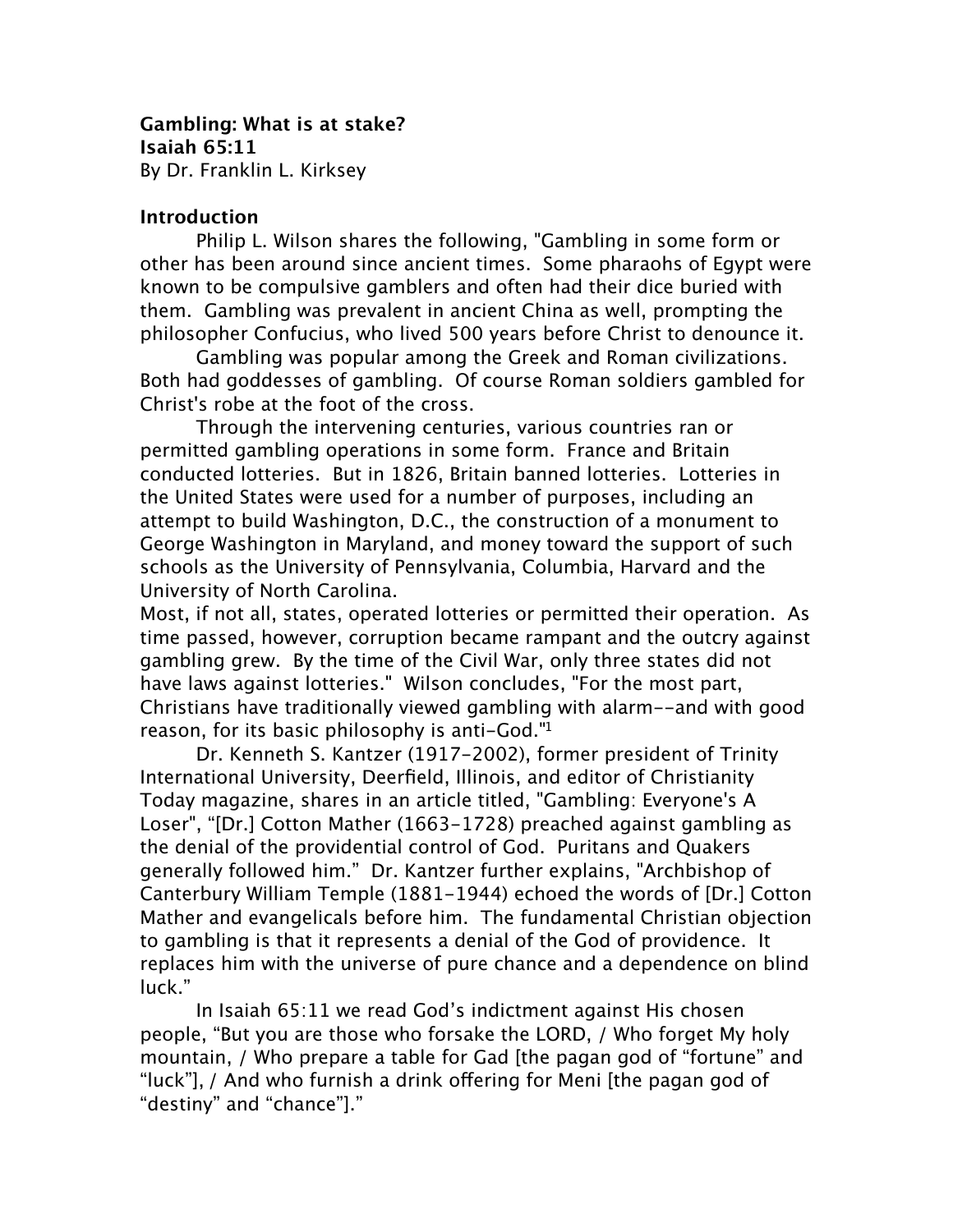Dr. Kantzer adds, "[Evangelicals] denounced [gambling] as socially harmful and inconsistent with the biblical view of God and the Christian's responsibility to exercise good stewardship with his resources. Methodists and Baptists supported the Puritans and Quakers in an evangelical activism that lay at the growing edge of American Christianity all through the nineteenth century. State after state rejected government lotteries and declared gambling illegal. The last fling of government participation came in Louisiana in 1894. It ended in corruption and in a financial fiasco. Public gambling was finally stopped cold when U.S. Postmaster General John Wannamaker, an evangelical, barred 'all letters, postcards, circulars, lists of drawings, tickets, and other materials referring to lotteries from the mail.["2](#page-10-1)

A caller to the "SoundOff" column in the Mobile Press-Register, shares the following, "I'm having my girlfriends over for our monthly Bunco game soon but don't tell [Alabama Governor] Bob Riley and John Tyson [commander of Alabama Gov. Bob Riley's task force on illegal gambling]. We play with dice and play for money. We even drink a little wine, but don't tell them that, either. They'll hunt us down and raid us. Come on, girls! Bunco is on at my house and bring your money. And, by the way, most of these gals are all over 65, so let the fun begin! Just let the people vote, and quit embarrassing Alabama."[3](#page-10-2)

Dr. Wayne Flynt, professor emeritus in the Department of History at Auburn University, reminds us, "Riverboat gambling was prevalent in Alabama in the antebellum era." I understand Dr. Flynt shared his views about gambling with his Sunday school class at Auburn First Baptist Church. He believes that casinos "prey on the poor, contribute to political corruption and discourage the values of hard work and thrift." Dr. Flynt feels that his opposition to gambling "put him at odds with most of the church's congregation."[4](#page-10-3) I wonder if those who would be at odds with Dr. Flynt, understand the section of The Baptist Faith & Message titled, "The Christian and the Social Order". Among other things, it says, "Christians should oppose . . . every form of greed, selfishness and vice."

We read in Ephesians 1:3-14, "Blessed be the God and Father of our Lord Jesus Christ, who has blessed us with every spiritual blessing in the heavenly places in Christ, just as He chose us in Him before the foundation of the world, that we should be holy and without blame before Him in love, having predestined us to adoption as sons by Jesus Christ to Himself, according to the good pleasure of His will, to the praise of the glory of His grace, by which He made us accepted in the Beloved. In Him we have redemption through His blood, the forgiveness of sins, according to the riches of His grace which He made to abound toward us in all wisdom and prudence, having made known to us the mystery of His will, according to His good pleasure which He purposed in Himself, that in the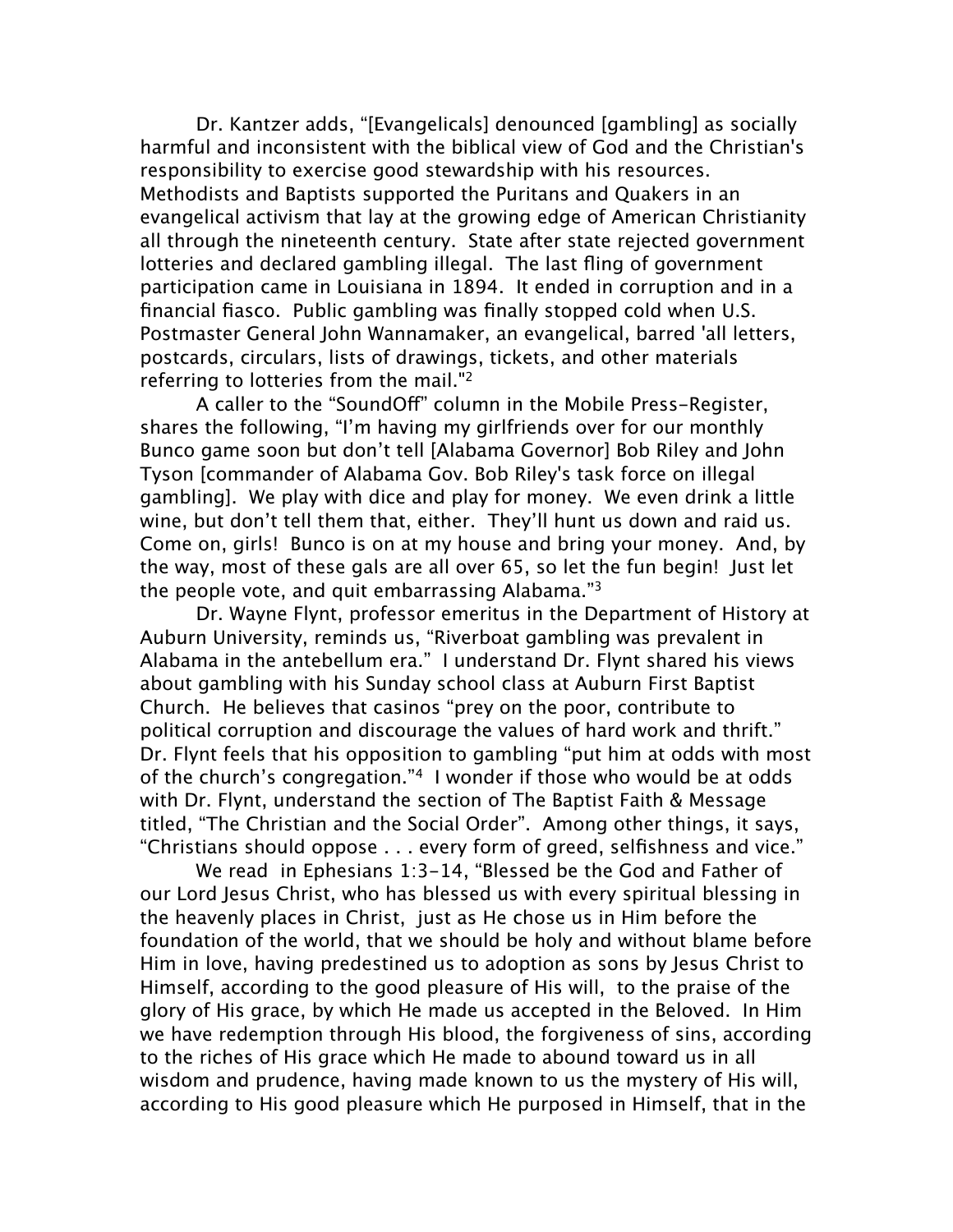dispensation of the fullness of the times He might gather together in one all things in Christ, both which are in heaven and which are on earth—in Him. In Him also we have obtained an inheritance, being predestined according to the purpose of Him who works all things according to the counsel of His will, that we who first trusted in Christ should be to the praise of His glory. In Him you also trusted, after you heard the word of truth, the gospel of your salvation; in whom also, having believed, you were sealed with the Holy Spirit of promise, who is the guarantee of our inheritance until the redemption of the purchased possession, to the praise of His glory."

Paul the apostle wants believers to understand who they are in Christ. We must constantly remind ourselves as believers who we are in Christ.

## **I. Gambling discards our values from Christ.**

Gambling discards our values from Christ. Jesus' Sermon on the Mount recorded in Matthew 5-7 presents values from Jesus Christ our Lord. Jesus teaches in Matthew 6:19-21, "Do not lay up for yourselves treasures on earth, where moth and rust destroy and where thieves break in and steal; but lay up for yourselves treasures in heaven, where neither moth nor rust destroys and where thieves do not break in and steal. For where your treasure is, there your heart will be also." Jesus also teaches, "No one can serve two masters; for either he will hate the one and love the other, or else he will be loyal to the one and despise the other. You cannot serve God and mammon. Therefore I say to you, do not worry about your life, what you will eat or what you will drink; nor about your body, what you will put on. Is not life more than food and the body more than clothing? Look at the birds of the air, for they neither sow nor reap nor gather into barns; yet your heavenly Father feeds them. Are you not of more value than they? Which of you by worrying can add one cubit to his stature? 'So why do you worry about clothing? Consider the lilies of the field, how they grow: they neither toil nor spin; and yet I say to you that even Solomon in all his glory was not arrayed like one of these. Now if God so clothes the grass of the field, which today is, and tomorrow is thrown into the oven, will He not much more clothe you, O you of little faith? 'Therefore do not worry, saying, 'What shall we eat?' or 'What shall we drink?' or 'What shall we wear?' For after all these things the Gentiles seek. For your heavenly Father knows that you need all these things. But seek first the kingdom of God and His righteousness, and all these things shall be added to you. Therefore do not worry about tomorrow, for tomorrow will worry about its own things. Sufficient for the day is its own trouble" (Matthew 6:24-34).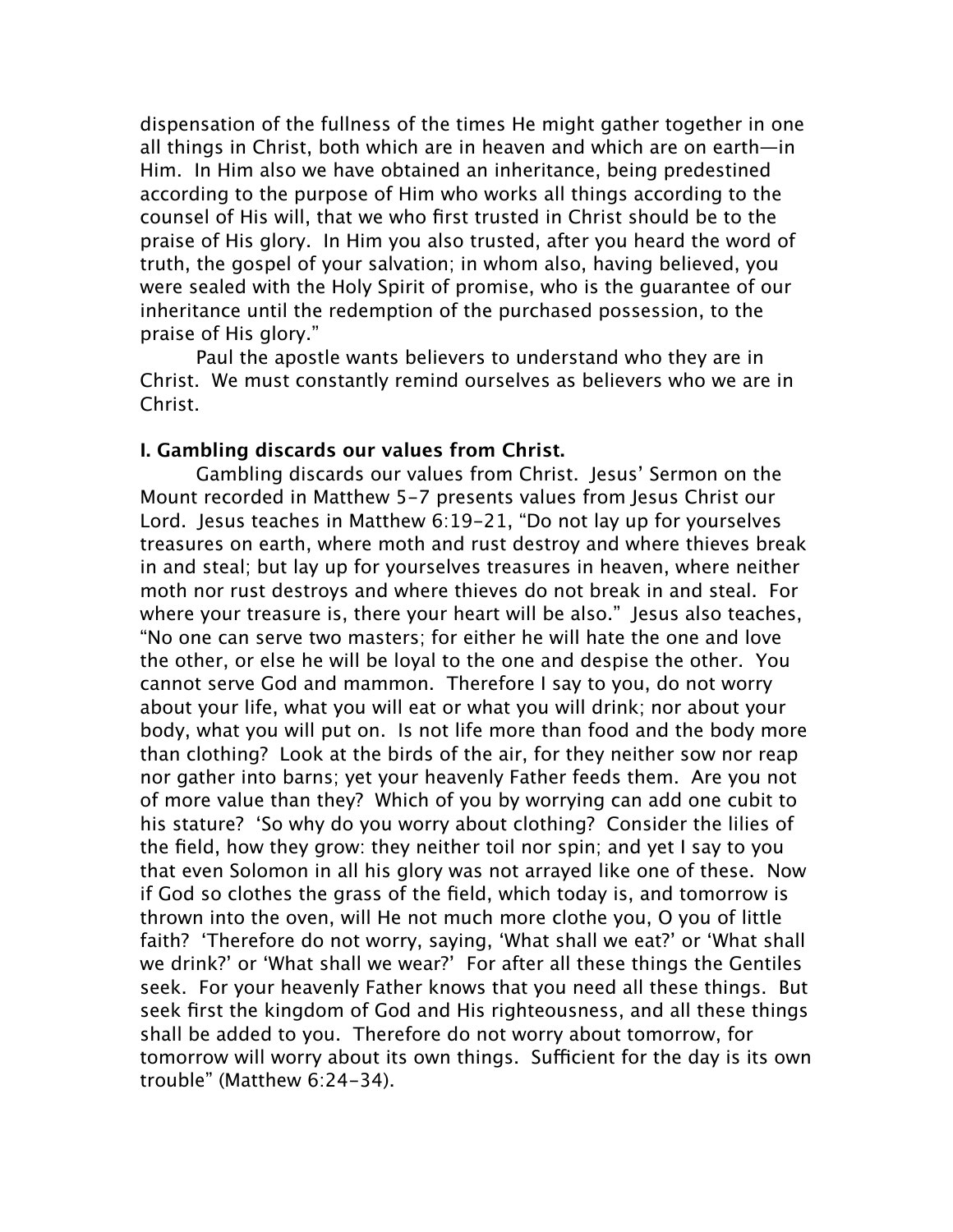In a message titled "The Myth of the Money Tree", Dr. Charles Colson shares, "A Texas Baptist official put it well: 'A lottery is the sale of an illusion to poor people who view it as the only possibility for breaking out of the cycle of poverty they live in.'"

Paul warns believers "[not] to trust in uncertain riches but in the living God" (1 Timothy 6:17b). We read in Proverbs 3:5-7, "Trust in the LORD with all your heart, / And lean not on your own understanding; / In all your ways acknowledge Him, / And He shall direct your paths. Do not be wise in your own eyes; / Fear the LORD and depart from evil."

British theologian and author, Rev. Godfrey Clive Robinson (1913-1971), reminds us of the biblical declaration, "Whatever is not of faith is sin" (Romans 14:23). Rev. Robinson states, "Gambling is a sin against God. It is a misuse of what He has graciously provided to meet the needs of His children, through their labor and the just exchange of goods and service. Let those who claim that gambling is their way of helping good causes simply help those causes, thus eliminating the motive of greed. Gambling is opposed to the example and teaching of the Lord Jesus Christ. It is as we trust and reverence Him that we learn to receive all His gifts with gratitude and employ them with a wise concern for the welfare of all.["5](#page-10-4)

Dr. Richard Land, president of the Ethics & Religious Liberty Commission of the Southern Baptist Convention, states, "Scripture gives Christians principles for living in a proper relationship with God and with each other. Gambling and its promotion violate these principles. It is my prayer that Christians will run from gambling in every form, for there is scarcely no greater act of disobedience and faithlessness than to cast your lot at the feet of a false idol, in this case, the gambling industry."[6](#page-10-5)

# **II. Gambling dims our vision of Christ.**

Dr. J. Wilbur Chapman (1859-1918) American evangelist, revivalist and pastor, said, "It is a very difficult thing to make a rule for another to live by. The rule which governs my life is this: anything that dims my vision of Christ, or takes away my taste for Bible study, or cramps me in my prayer life, or makes Christian work difficult, is wrong for me.; and I must, as a Christian, turn away from it."

The lyrics to the hymn titled "Be Thou My Vision" are "attributed to Dallan Forgaill, 8th Century (Rob tu mo bhoile, a Comdi cride); translated from ancient Irish to English by Mary E. Byrne, in 'Eriú,' Journal of the School of Irish Learning, 1905, and versed by Eleanor H. Hull, 1912, alt."[7](#page-10-6)

Allow me to share the lyrics of the first and last stanza: "Be Thou my Vision, O Lord of my heart; / Naught be all else to me, save that Thou art.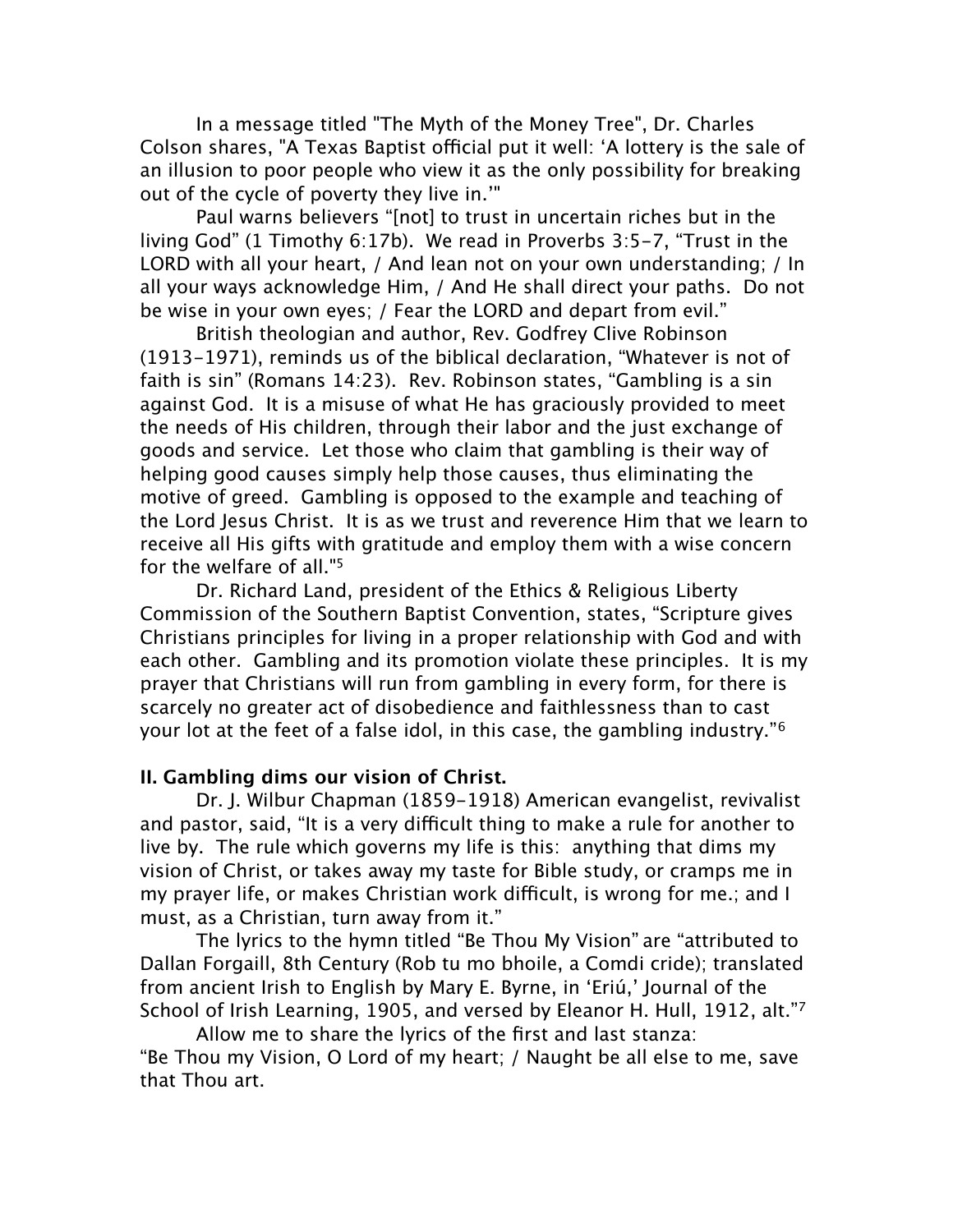Thou my best Thought, by day or by night, /Waking or sleeping, Thy presence my light.

High King of Heaven, my victory won, / May I reach Heaven's joys, O bright Heaven's Sun! Heart of my own heart, whatever befall, / Still be my Vision, O Ruler of all."[8](#page-10-7)

We read in 1 Peter 1:3-9, "Blessed be the God and Father of our Lord Jesus Christ, who according to His abundant mercy has begotten us again to a living hope through the resurrection of Jesus Christ from the dead, to an inheritance incorruptible and undefiled and that does not fade away, reserved in heaven for you, who are kept by the power of God through faith for salvation ready to be revealed in the last time. In this you greatly rejoice, though now for a little while, if need be, you have been grieved by various trials, that the genuineness of your faith, being much more precious than gold that perishes, though it is tested by fire, may be found to praise, honor, and glory at the revelation of Jesus Christ, whom having not seen you love. Though now you do not see Him, yet believing, you rejoice with joy inexpressible and full of glory, receiving the end of your faith—the salvation of your souls."

# **III. Gambling diverts our venture with Christ.**

Ovid Demaris (1919-1998), born Ovide E. Desmarais, former United Press correspondent and newspaper reporter, shares, "It was broad daylight when I stepped into his cab. I had just arrived in Atlantic City to begin research on my book The Boardwalk Jungle. We were in the heart of the business district, but he gave me that wary appraisal taxidrivers usually reserve for the most dangerous areas of our cities. Seemingly satisfied that I wasn't going to mug him, he shifted gears, and I said, trying to be friendly, 'Well, what has casino gambling done for you?' He swung around and glared at me. 'I'll tell you what it's done for me,' he snapped angrily. 'It turned my daughter into a hooker and my son into a hustler.'["9](#page-10-8)

We read in 1 Corinthians 6:12a, "All things are lawful for me, but all things are not helpful." Sometimes people use these words to justify immoral living under the banner of Christian liberty. Peter writes, "Therefore, beloved, looking forward to these things, be diligent to be found by Him in peace, without spot and blameless; and consider that the longsuffering of our Lord is salvation—as also our beloved brother Paul, according to the wisdom given to him, has written to you, as also in all his epistles, speaking in them of these things, in which are some things hard to understand, which untaught and unstable people twist to their own destruction, as they do also the rest of the Scriptures. You therefore, beloved, since you know this beforehand, beware lest you also fall from your own steadfastness, being led away with the error of the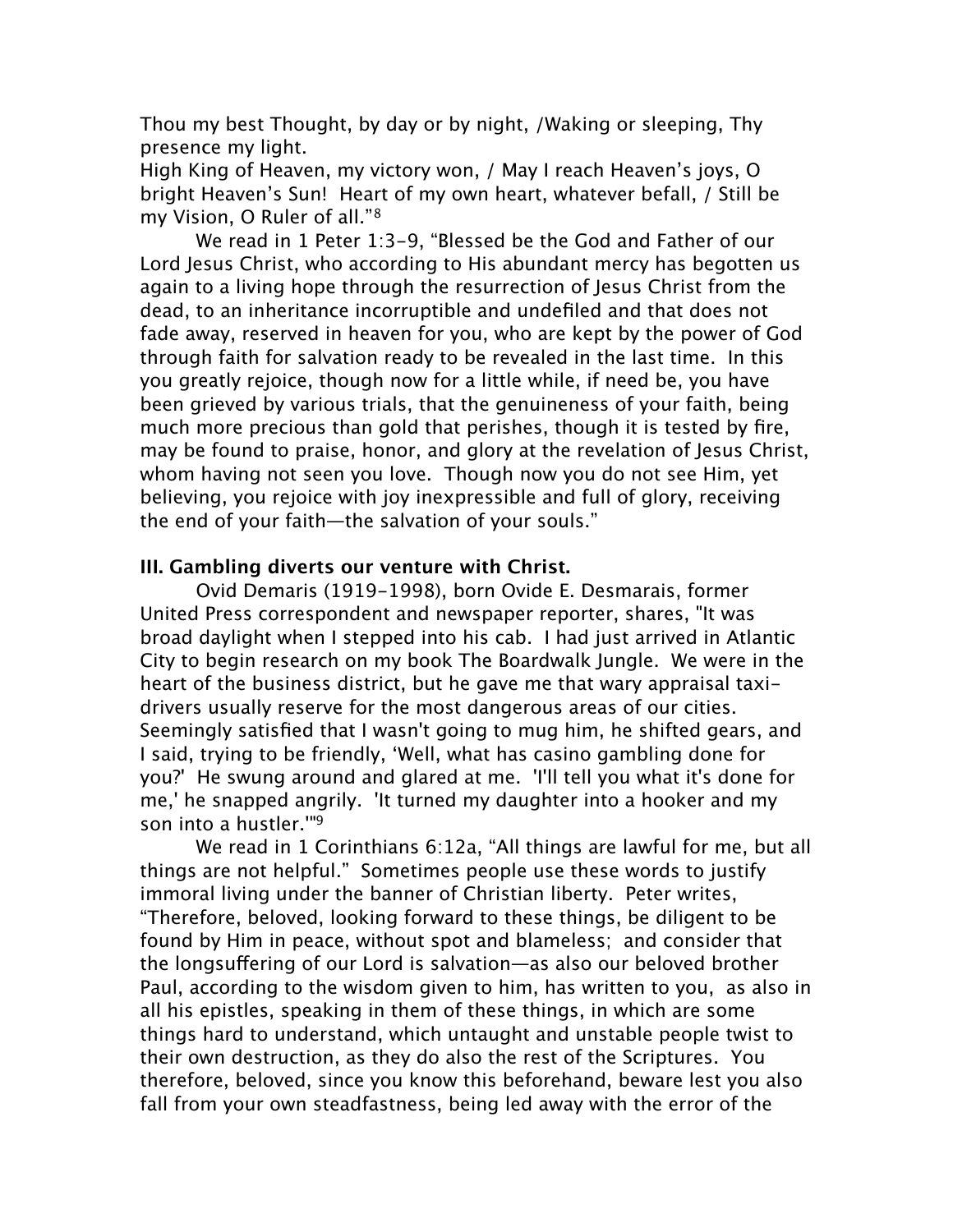wicked; but grow in the grace and knowledge of our Lord and Savior Jesus Christ. To Him be the glory both now and forever. Amen" (2 Peter 3:14-18).

Dr. Kenneth S. Kantzer, explains, "Gambling is an artificially contrived risk, taken for selfish gain at another's expense, with no constructive product or social good as its goal.["10](#page-10-9) If you enjoy the rush of risk remember if you are a real Christian you will risk your life and livelihood in the will of God. Paul warns Timothy, "Yes, and all who desire to live godly in Christ Jesus will suffer persecution" (2 Timothy  $3:12$ ). In Romans 16:3-4a, Paul writes about "Priscilla and Aquila, [his] fellow workers in Christ Jesus, who risked their own necks for [his] life."

Quintus Septimius Florens Tertullianus, anglicized as Tertullian (160-220) taught, "If you say that you are a Christian when you are a dice-player, you say you are what you are not, because you are a partner with this world.["11](#page-10-10) We read in 1 John 2:15-17, "Do not love the world or the things in the world. If anyone loves the world, the love of the Father is not in him. For all that is in the world—the lust of the flesh, the lust of the eyes, and the pride of life—is not of the Father but is of the world. And the world is passing away, and the lust of it; but he who does the will of God abides forever."

Arthur Holmes shares that The Gambler by Fyodor Dostoyevsky (1821-1881) [pronounced Fyo'der DahstahYEHfsky] "is a penetrating revelation of the addictive and destructive power of gambling through the experience of a young tutor who found himself sucked into the habit, and robbed of every other goal in life."[12](#page-10-11)

## **Conclusion**

Gambling is wrong because it follows the premise that luck rules the world. Isaiah indicts the Israelis of his day, "But you are those who forsake the LORD, / Who forget My holy mountain, / Who prepare a table for Gad [the pagan god of "fortune" and "luck"], / And who furnish a drink offering for Meni [the pagan god of "destiny" and "chance"]" (Isaiah 65:11). Many people today worship the god of luck, but we worship the Lord of Glory. David writes in Psalm 95:3, "For the LORD is the great God, / And the great King above all gods." Paul writes in Ephesians 4:4-6, "There is one body and one Spirit, just as you were called in one hope of your calling; one Lord, one faith, one baptism; one God and Father of all, who is above all, and through all, and in you all."

Gambling is wrong because it is contrary to Christ's teaching for us to love our neighbor as ourselves. "Jesus said to [a lawyer], 'You shall love the LORD your God with all your heart, with all your soul, and with all your mind.' This is the first and great commandment. And the second is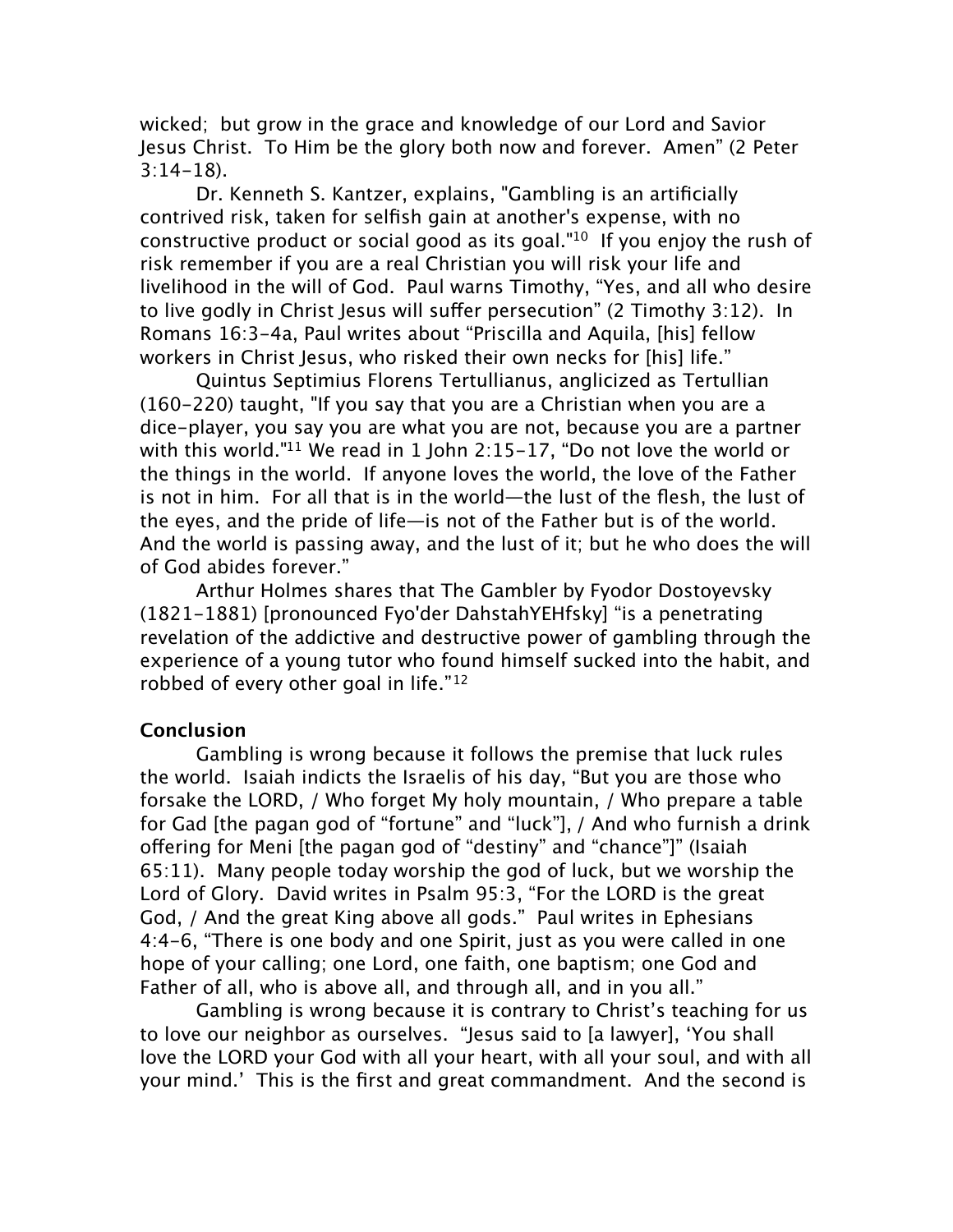like it: 'You shall love your neighbor as yourself.' On these two commandments hang all the Law and the Prophets" (Matthew 22:37-40).

Gambling is wrong because it expresses a wrong attitude toward labor. In Exodus 20:9 we read, "Six days you shall labor and do all your work." Paul writes in Ephesians 4:28, "Let him who stole steal no longer, but rather let him labor, working with his hands what is good, that he may have something to give him who has need." He also writes in 2 Thessalonians 3:10-12, "For even when we were with you, we commanded you this: If anyone will not work, neither shall he eat. For we hear that there are some who walk among you in a disorderly manner, not working at all, but are busybodies. Now those who are such we command and exhort through our Lord Jesus Christ that they work in quietness and eat their own bread."

Solomon writes in Proverbs 13:11, "Wealth gained by dishonesty will be diminished, / But he who gathers by labor will increase."

Dr. Larry Braidfoot, former general counsel and director of Christian Citizenship and Religious Liberty Concerns of the Southern Baptist Convention Christian Life Commission, and author of Gambling: The Deadly Game, explains, "Behind the arguments for legalization of gambling like the economic self-interests of the pro-gambling group. The main motive is materialistic gain, with little regard for moral and social consequences. The so-called economic benefits that supposedly follow a policy of legalized gambling come to only a few commercial interests.

Stripped of these kinds of trappings and claims, gambling is reduced to a stark matter of greed. The gambling interests who control the industry are motivated by greed. They appeal to the greed that hooks people into believing they can get something for nothing.["13](#page-10-12)

We read in Proverbs 15:27, "He who is greedy for gain troubles his own house, / But he who hates bribes will live."

Paul confesses in Philippians 4:11-12, "Not that I speak in regard to need, for I have learned in whatever state I am, to be content: I know how to be abased, and I know how to abound. Everywhere and in all things I have learned both to be full and to be hungry, both to abound and to suffer need." Paul explains in 1 Timothy  $6:6-10$ , "Now godliness with contentment is great gain. For we brought nothing into this world, and it is certain we can carry nothing out. And having food and clothing, with these we shall be content. But those who desire to be rich fall into temptation and a snare, and into many foolish and harmful lusts which drown men in destruction and perdition. For the love of money is a root of all kinds of evil, for which some have strayed from the faith in their greediness, and pierced themselves through with many sorrows." Paul also writes, "Command those who are rich in this present age not to be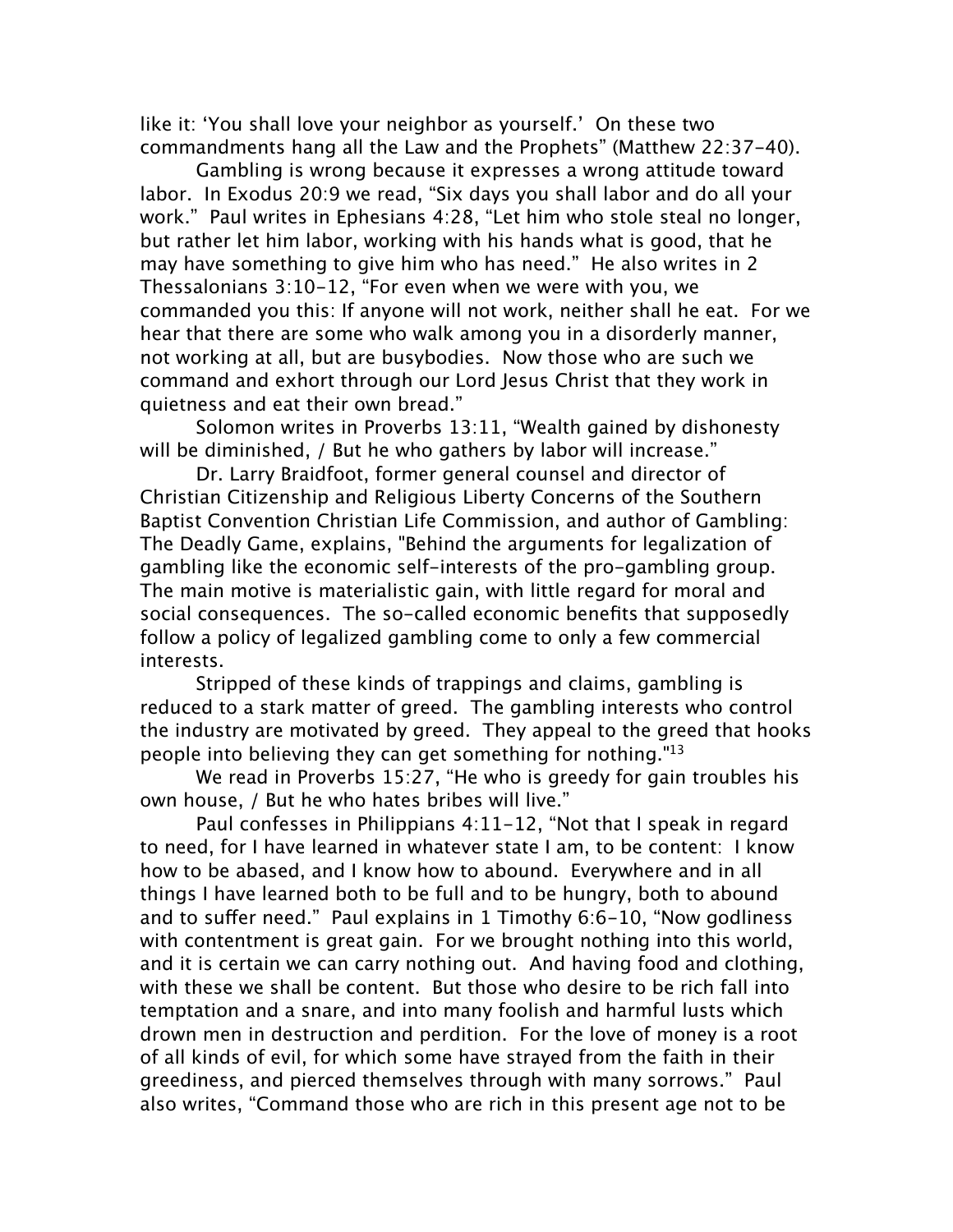haughty, nor to trust in uncertain riches but in the living God, who gives us richly all things to enjoy. Let them do good, that they be rich in good works, ready to give, willing to share, storing up for themselves a good foundation for the time to come, that they may lay hold on eternal life" (1 Timothy 6:17-19).

Dr. Braidfoot states, "Gambling represents a 'unique' kind of economic transaction. Unlike the stock market or other economic activities, it produces no product of service that serves human needs." He concludes, "Gambling contributes nothing to the common good. It undermines values, mocks work, finances crime, robs children, enslaves its addicts, subverts governments, and poisons whatever it touches. Biblical insights lead us to reject its false promises and say 'No' to gambling!["14](#page-10-13)

On the issue of ownership William J. Petersen, retired senior editor with Fleming H. Revell, Grand Rapids, Michigan, and the author of more than 20 books, shares the following, "The Bible teaches that all you have is given to you by God. Whatever you possess-whether it is money, property, loved ones, abilities--is held by you in trust. It is God's investment in you. In a sense, you are God's banker; it is your responsibility to invest. He may withdraw his investments at any time. The gambler acts as if everything belongs to him."<sup>15</sup>

In Psalm 24:1 we read, "The earth is the LORD's, and all its fullness, / The world and those who dwell therein." The psalmist, Asaph, also writes, "For every beast of the forest is Mine, /And the cattle on a thousand hills. I know all the birds of the mountains, / And the wild beasts of the field are Mine. 'If I were hungry, I would not tell you; / For the world is Mine, and all its fullness" (Psalm 50:10-12). Paul writes in 1 Corinthians 10:26, "the earth is the LORD's, and all its fullness" (1 Corinthians 10:26).

On the issue of stewardship William J. Petersen shares, "Although we are to be faithful stewards of all God has entrusted to us, material possessions must not be the focus of our lives." [16](#page-10-15)

Dr. William Walsham How (1823-1897) penned these words in 1858:

"We give Thee but Thine own, What-e'er that gift may be; All that we have is Thine alone,

A trust, O Lord, from Thee.

The captive to release,

The God the lost to bring,

To teach the way of life and peace--

It is a Chistlike thing.

And we believe Thy word,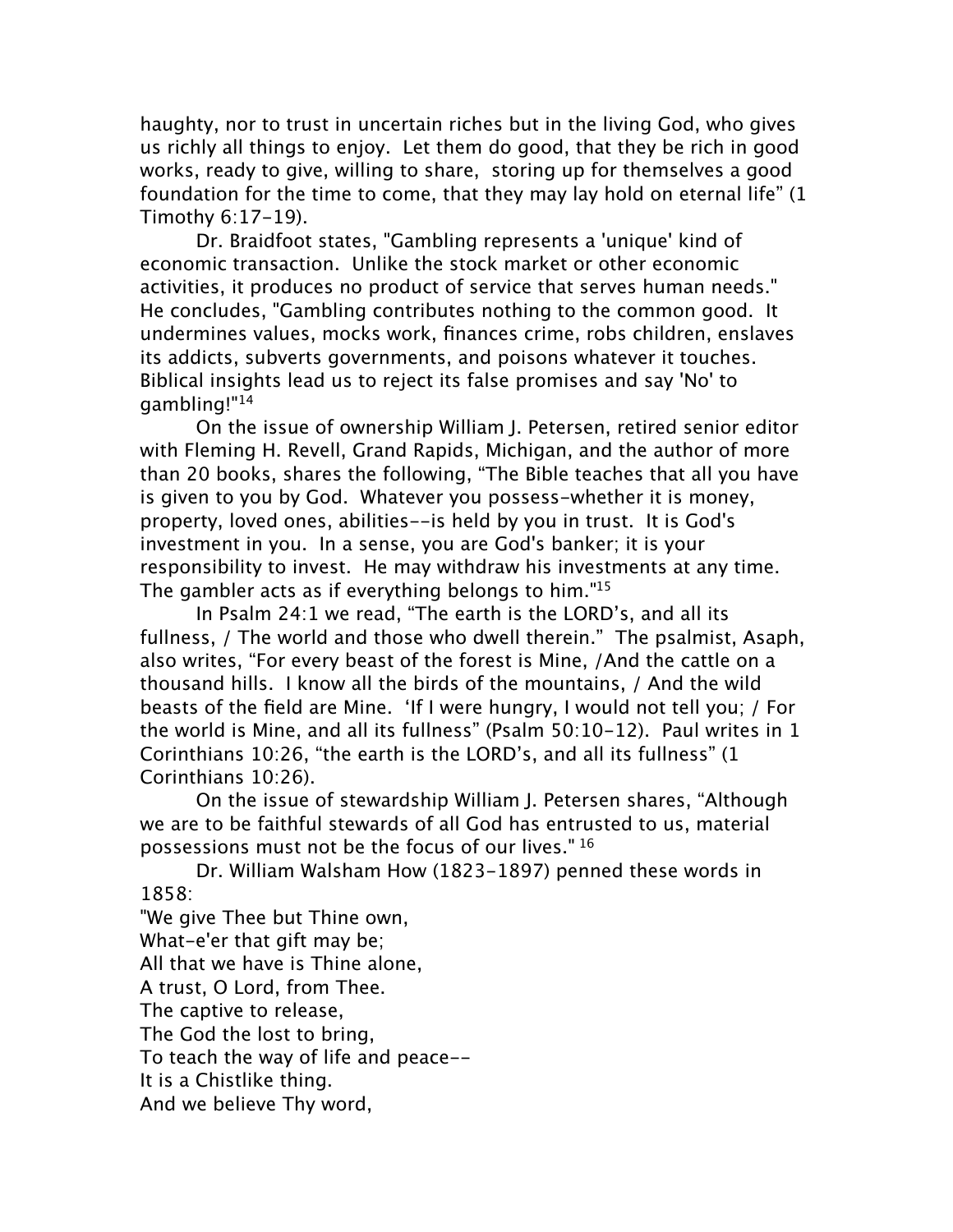Though dim our faith may be; Whate'er for Thine we do, O Lord, We do it unto Thee."

Dr. Harry Hollis, James M. Medlin Chair of Business Ethics, Professor of Management at Belmont University, Nashville, Tennessee, writes, "Lotteries are based on a philosophy contrary to Christian teachings, especially Christian stewardship. A young man who just lost his last \$40 gambling shrugged it off by saying, 'What's money for if not to have fun with?' His statement reflects the underlying philosophy of lotteries and of all gambling. (Of course, lotteries often advertise that they are in the business to 'help education,' but as one lottery expert put it, that is done 'to assuage the moralists.') Contrary to this money-is-tohave-fun-with philosophy, the Christian teaching is that money is to be used to serve others. In the process, a Christian may have fun helping others, but his central motivation is service, not pleasure-seekings.["17](#page-11-0)

What Dr. Hollis says about a state operated lottery also applies to gambling in general.

Dr. David L. McKenna, former president of Seattle Pacific University, has served as chairman of the Ad Hoc Committee on Gambling for the State of Washington by appointment of the Governor of that State. After studying the issues firsthand he concludes that 'gambling . . . is a parasite on public morals, ' says McKenna,

. . . Professional gambling should be vigorously opposed by practical as well as moral arguments. Crime, corruption, and cheating accompany professional gambling. Irrefutable evidence also shows the connection between professional gambling and prostitution, drugs, and violence. Once the stakes are high enough, no system of control can cope with the efficiency and subtlety of organized crime, or with its daring." $18$ 

As believers we must remember who we are in Christ. Many Christians are living far below their privilege as children of the God. Paul's prayer recorded in Ephesians 1:15-23 provides encouragement as we seek to be wise in this evil day. Here he writes, "Therefore I also, after I heard of your faith in the Lord Jesus and your love for all the saints, do not cease to give thanks for you, making mention of you in my prayers: that the God of our Lord Jesus Christ, the Father of glory, may give to you the spirit of wisdom and revelation in the knowledge of Him, the eyes of your understanding being enlightened; that you may know what is the hope of His calling, what are the riches of the glory of His inheritance in the saints, and what is the exceeding greatness of His power toward us who believe, according to the working of His mighty power which He worked in Christ when He raised Him from the dead and seated Him at His right hand in the heavenly places, far above all principality and power and might and dominion, and every name that is named, not only in this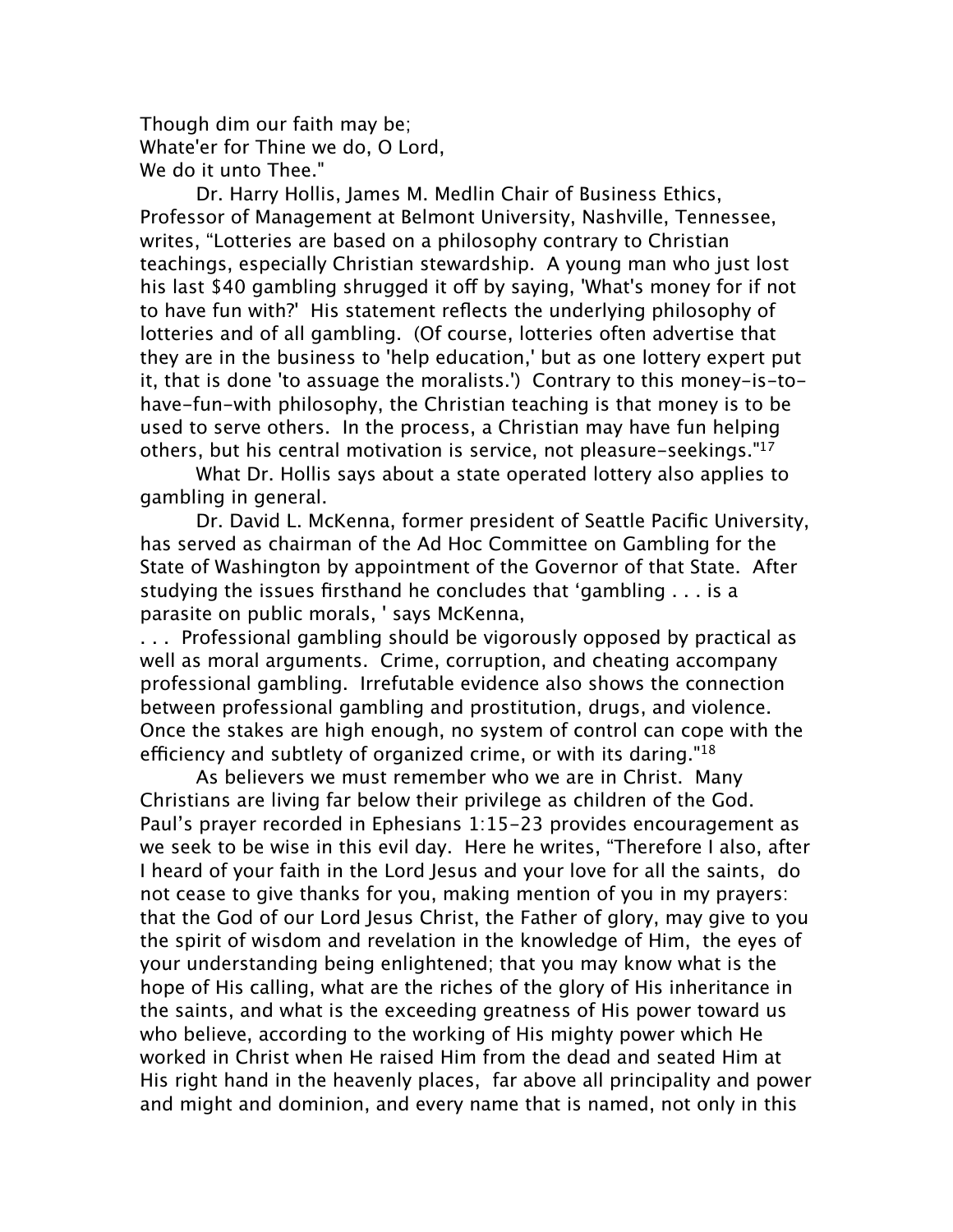age but also in that which is to come. And He put all things under His feet, and gave Him to be head over all things to the church, which is His body, the fullness of Him who fills all in all."

Gambling discards our values from Christ. Gambling dims our vision of Christ. Gambling diverts our venture with Christ. As a believer in the Lord Jesus Christ when you think about gambling remember what is at stake.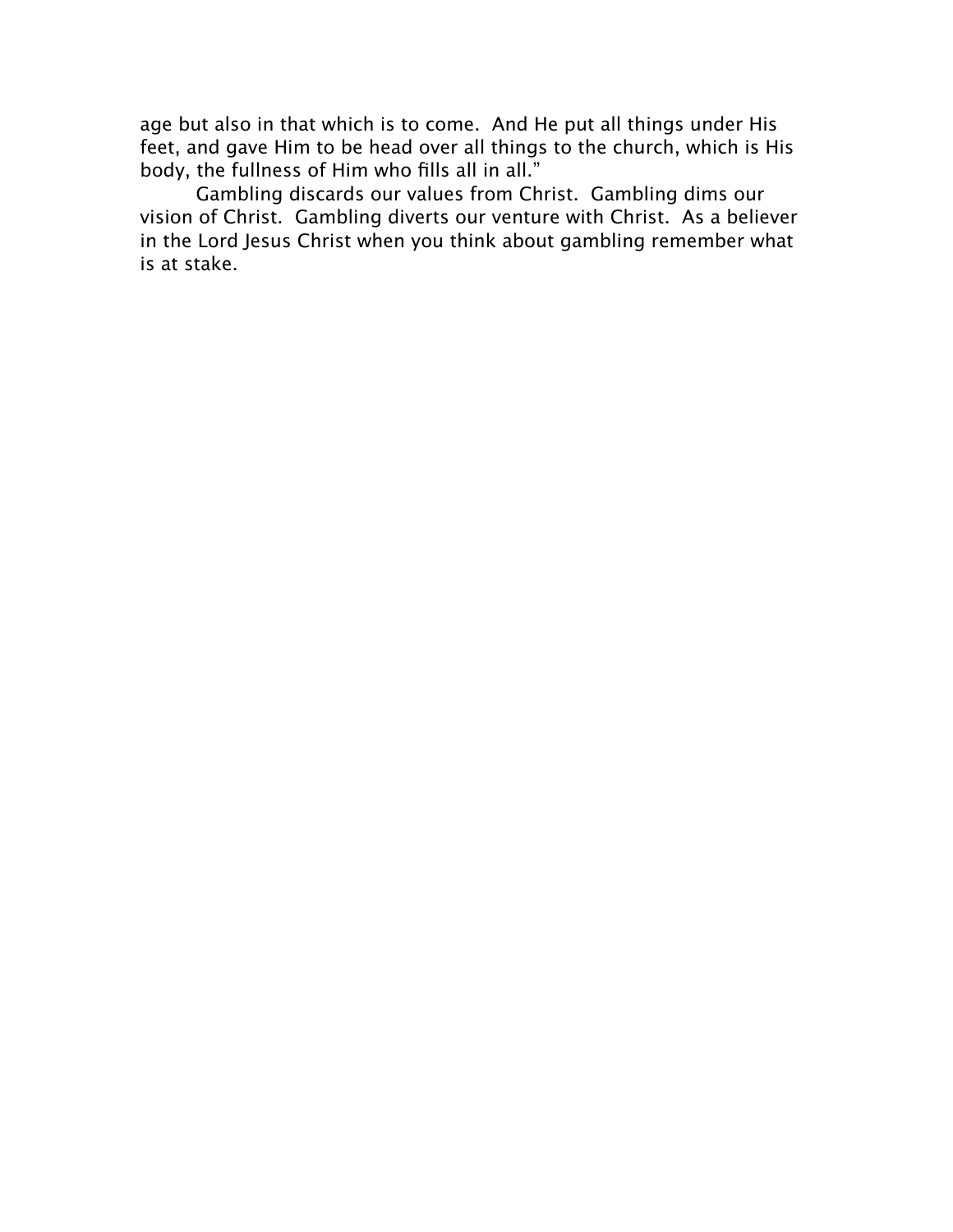<span id="page-10-0"></span><sup>1</sup>Philip L. Wilson, "What's Wrong with Gambling?"

<span id="page-10-1"></span><sup>2</sup>Kenneth S. Kantzer, "Gambling: Everyone's A Loser"(Carol Stream, IL: Christianity Today, November 25, 1983), pp. 12-13

<span id="page-10-2"></span>3Mobile Press-Register, Section 2-A, "Beach Blanket Bunco" (Mobile, AL: Saturday, April 3, 2010)

<span id="page-10-3"></span>4Mobile Press-Register, Section 1-C, George Talbot, Political Editor, "Flynt eyes gambling" (Mobile, AL: Wednesday, March 31, 2010)

<span id="page-10-4"></span><sup>5</sup>Godfrey Robinson cited by William J. Petersen, "Isn't All of Life a Gamble?" (Chicago: Moody Monthly, November, 1975), p. 139

<span id="page-10-5"></span>6Christian Life Report: A Newsletter of the Alabama Baptist Christian Life Commission, Vol. 20 No. 1, Facts & Issues, compiled by Joe Bob Mizzell, Director, Office of Christian Ethics/Chaplaincy Ministries, Alabama Baptist State Convention (January/February/March 2010), p. 4

<span id="page-10-6"></span>7Available from:<http://www.cyberhymnal.org/htm/b/t/btmvison.htm> Accessed: 04/08/10

<span id="page-10-7"></span>8"Be Thou My Vision" attributed to Dallan Forgaill, 8th Century (Rob tu mo bhoile, a Comdi cride); translated from ancient Irish to English by Mary E. Byrne, in 'Eriú,' Journal of the School of Irish Learning, 1905, and versed by Eleanor H. Hull, 1912, Available from: <http://www.cyberhymnal.org/htm/b/t/btmvison.htm> Accessed: 04/08/10

<span id="page-10-8"></span><sup>9</sup>Ovid Demaris, "Why Casino Gambling Is A Bad Bet"

<span id="page-10-9"></span> $^{10}$ Kenneth S. Kantzer, "Gambling: Everyone's A Loser"(Carol Stream, IL: Christianity Today, November 25, 1983), pp. 12-13

<span id="page-10-10"></span>11Encyclopedia of Religion and Ethics, ed. James Hastings, Volume VII (New York: Charles Scribners & Sons, 1915), p. 164

<span id="page-10-11"></span>12Arthur Holmes, "Why Oppose Gambling?"

<span id="page-10-12"></span><sup>13</sup>Larry Braidfoot, "Gambling--Why Christians Must Say No" (Lynchburg, VA: Fundamentalist Journal, 1987)

<span id="page-10-13"></span> $14$ Ibid.

<span id="page-10-14"></span><sup>15</sup>William J. Petersen, "The False and Capricious Lady Luck"

<span id="page-10-15"></span> $16$ Ibid.